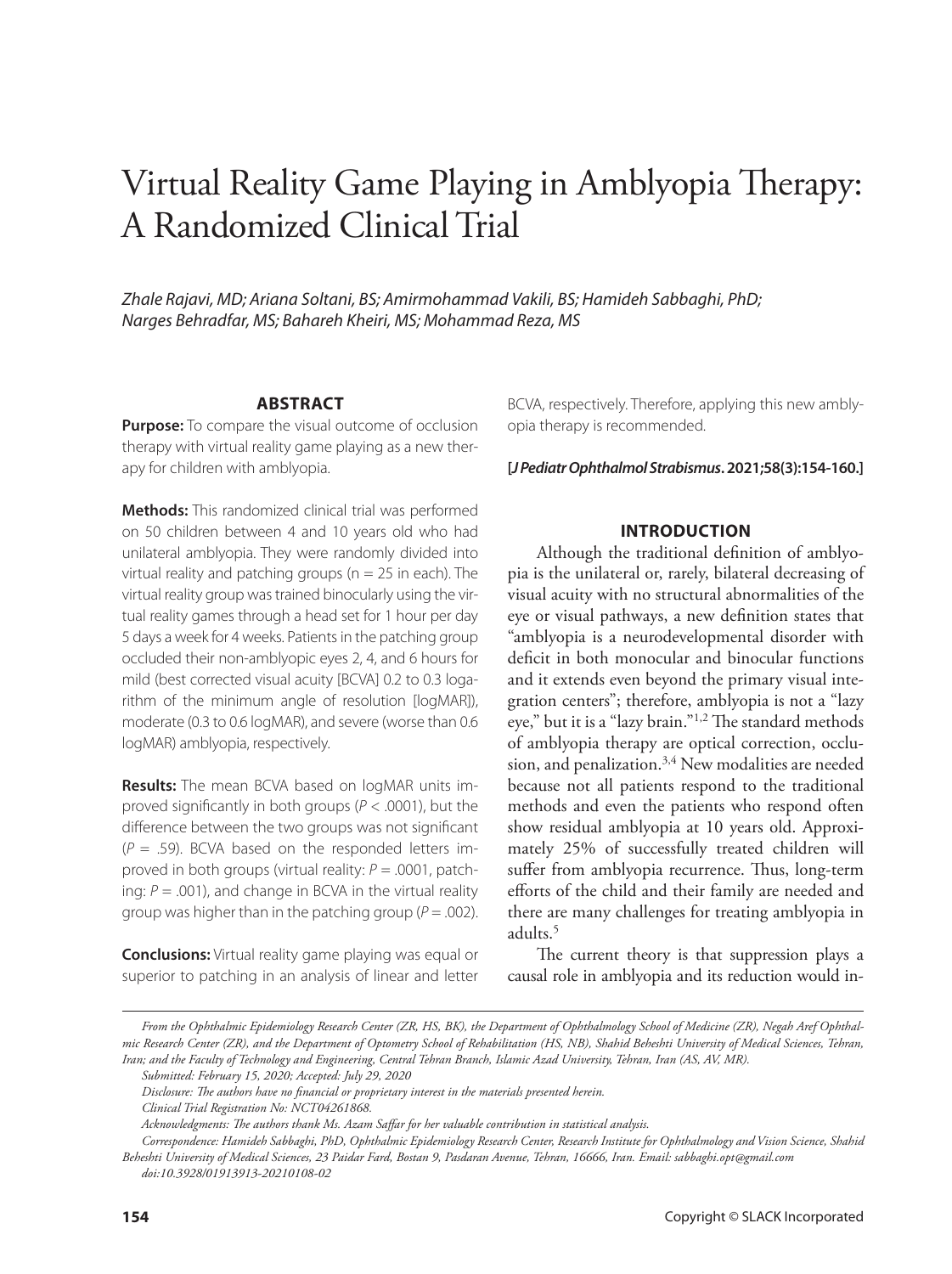

duce a greater level of plasticity of the brain followed by increased visual acuity, stereopsis, and contrast sensitivity.<sup>1,6</sup> On this basis, new amblyopia therapy should be purely binocular through perceptual learning and dichoptic training.6,7 Unlike perceptual learning, where a single visual task is presented to both eyes simultaneously or under monocular viewing condition, dichoptic treatment presents separate stimuli to each eye, simultaneously, through equal background and different foreground, showing part of the image to each eye, or displaying the same images with small disparity. Therefore, stimulation of the amblyopic eye and inhibition of the non-amblyopic eye is possible coincidently.8,9 In addition, this theory needs to balance binocular viewing in terms of clarity, contrast sensitivity, and color and motivation of the patient through interactive games, videos, scores, and rewards to encourage the child's compliance.<sup>10</sup> The evolution of dichoptic training begins with displaying lenticular (eg, holographic images), anaglyphic dichoptic with red and green glasses,<sup>8,9</sup> and then virtual reality game technique.<sup>11</sup> The image appears larger and at a greater distance with stereoscopic sense by virtual reality headsets.<sup>11</sup>

In the literature, randomized clinical trial studies comparing Interactive Binocular Treatment (I-BiT) games with occlusion were either short term  $(2 \text{ weeks})$ ,<sup>12</sup> in adults,  $13,14$  or compared with sham games.<sup>15</sup> Some studies were in children.<sup>8,9,16</sup> No study reported statistically significant differences between patching and virtual reality (I-BiT).

The purpose of this study was to compare the visual outcomes of occlusion with game playing through a virtual reality system in children with unilateral amblyopia at Negah Eye Hospital.

## **PATIENTS AND METHODS**

This randomized clinical trial was performed on 50 children with unilateral amblyopia who were referred to Negah Eye Hospital between March 2019 and February 2020 (**Figure 1**).

Children with unilateral amblyopia, central fixation, an alignment within 8 prism diopters (PD), and who were between 4 and 10 years old were included. Children with bilateral amblyopia, eccentric fixation, an eye deviation of more than 8 PD, ocular pathologies, physiologic or mental disorders, and penalization within 2 weeks before the study, and non-compliant children were excluded.

The study was approved by the Ethics Committee of the Ophthalmic Epidemiology Research Center, Shahid Beheshti University of Medical Sciences, Tehran, Iran (IR.SBMU.ORC.REC.1398.024), and was registered on the website of www.clinicaltrial.gov via the approval number of NCT04261868. All study procedures adhered to the tenets of the Declaration of Helsinki and a signed consent form was obtained from all participants before study allocation.

At least 3 months after wearing glasses following cyclorefraction and prescription for appropriate glasses, the children were randomly divided into virtual reality ( $n = 25$ ) and patching ( $n = 25$ ) groups. Children in the virtual reality group were trained binocularly using the virtual reality games through a headset for 1 hour a day 5 days a week for 4 weeks (total of 20 to 30 hours). Patients in the patching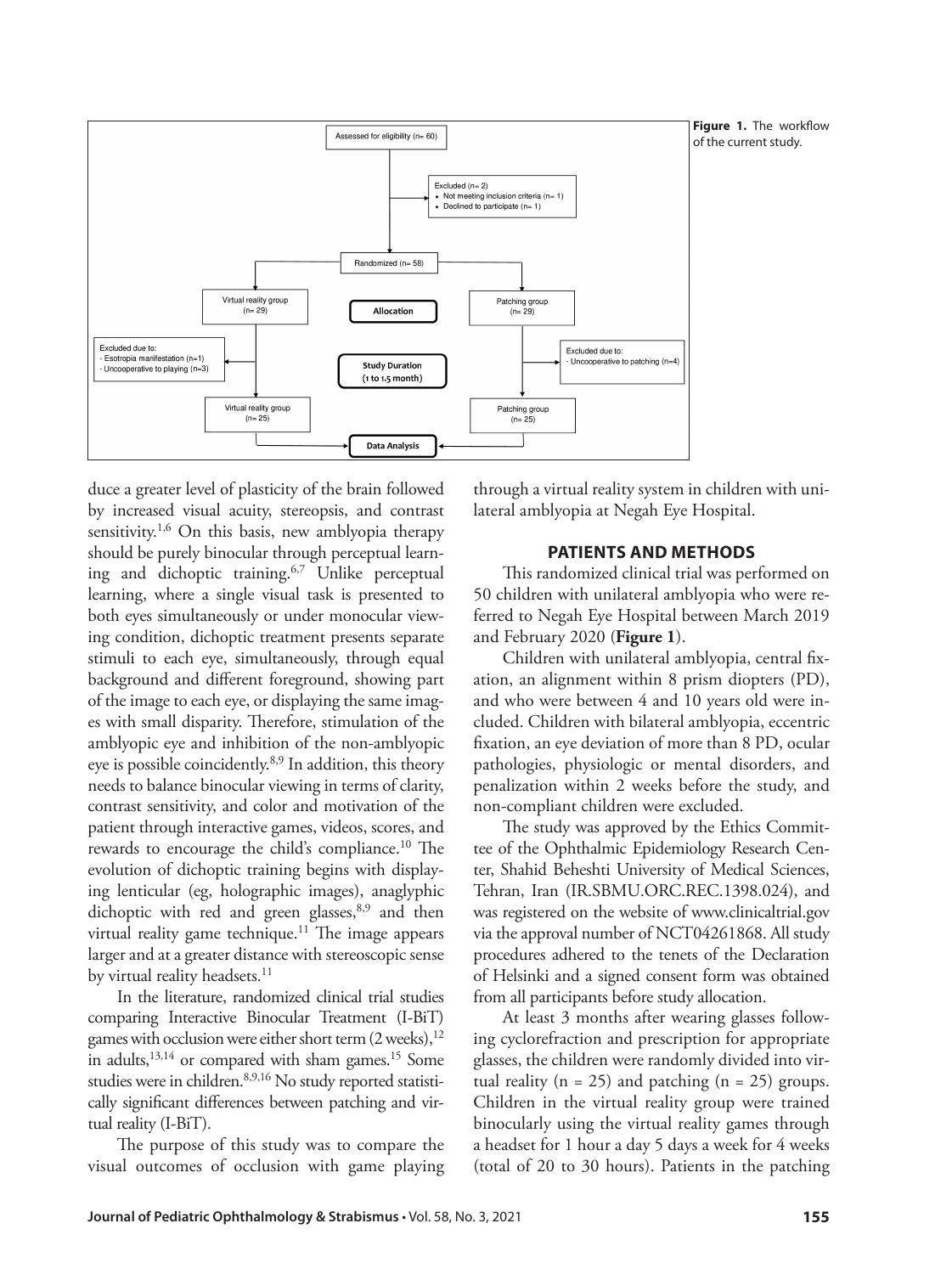group occluded their non-amblyopic eyes for 2, 4, and 6 hours for mild (0.2 to 0.3 logarithm of the minimum angle of resolution [logMAR]), moderate (0.3 to 0.6 logMAR), and severe (worse than 0.6 logMAR) amblyopia, respectively. Compliance with amblyopia therapy was defined as whether the child could fulfill at least 75% of the recommended time for amblyopia treatment in both groups.

Initially, the game instructions were explained to the child or their parents and they were asked to play in the office for 30 minutes under supervision to evaluate their abilities. Then, the software and headset were given to them to continue the training at home, and the playing time was controlled by online monitoring.

#### **Randomization**

The permuted-block randomization method was used, and the block length varied between 2 and 6 m. It was generated by a computer program, and the sequence of randomization was concealed from the investigators.

#### **Sample Size**

To have a power of 80% to detect a 0.20 logMAR difference between the two groups when the standard deviation of best corrected visual acuity (BCVA) between them was assumed to be 0.25 logMAR, a sample size of 25 in each group was calculated.17

# **Clinical Examinations**

The presenting visual acuity was measured and recorded in the virtual reality and patching groups. Cyclorefraction was performed 45 minutes after instillation of one drop of cyclopentolate 1% and tropicamide 1% with an interval of 5 minutes.

BCVA was measured 48 hours after cycloplegia using the crowded E chart at a distance of 6 m based on responded line and letter number in both groups. Line BCVA was based on the patients' response of 50% or more of letters in each line of the chart, whereas with the letter counting method, it was based on the exact number of letters that the patients could respond to. Amblyopia was considered when the BCVA was 0.2 logMAR or worse in one eye or if the difference of at least two BCVA lines was detected between the two eyes. Extraocular function was also evaluated through duction and version and recorded based on a scoring system of -4 to +4. Ocular alignment was measured with the

alternate prism cover test at far (6 m) and near (33 cm) distances. Furthermore, the anterior and posterior ocular segments were examined by slit lamp and indirect ophthalmoscope.

# **Follow-up Visits**

The follow-up examination was performed 4 weeks after virtual reality game playing in the virtual reality group and patching in the patching group. BCVA was measured similar to measurement performed in the baseline examination. If the amblyopic eye achieved optimal BCVA (0.1 logMAR) or BCVA was equal to the fellow eye, the patient could either cease the therapy or continue with fewer hours of playing or patching.

If the BCVA of the amblyopic eye was improved but was worse than the fellow eye, it was recommended to continue the same method of therapy. If the BCVA was unchanged or worse, it was suggested to change the method of therapy (patching therapy for the virtual reality group and virtual reality technique for the patching group).

At the last follow-up visit, all patients who continued their same method of therapy were reexamined at the eighth week.

# **Main Outcomes**

The main outcome of this study was the change in BCVA of the amblyopic eye in the two groups in the compliant children. The results of the noncompliant children in the two groups were considered as secondary outcomes of this study.

# **Software Designing**

The virtual reality games were designed according to the binocular strategy in which the amblyopic eyes saw both background and foreground details, moving objects and more balanced color, clarity, and contrast sensitivity, and quality of image, whereas the non-amblyopic eye saw only background details, fixed objects, and less background color, clarity, and contrast sensitivity, and quality of image.

An application was designed with the Android Studio IDE and Java programming language to be used as a centralizing hub for games. The application can be used to download, install, and open the games. Each game was designed and built with the Unity game engine, and its three-dimensional models were created with Maya modeling software (Autodesk). The games run on Android version 5.1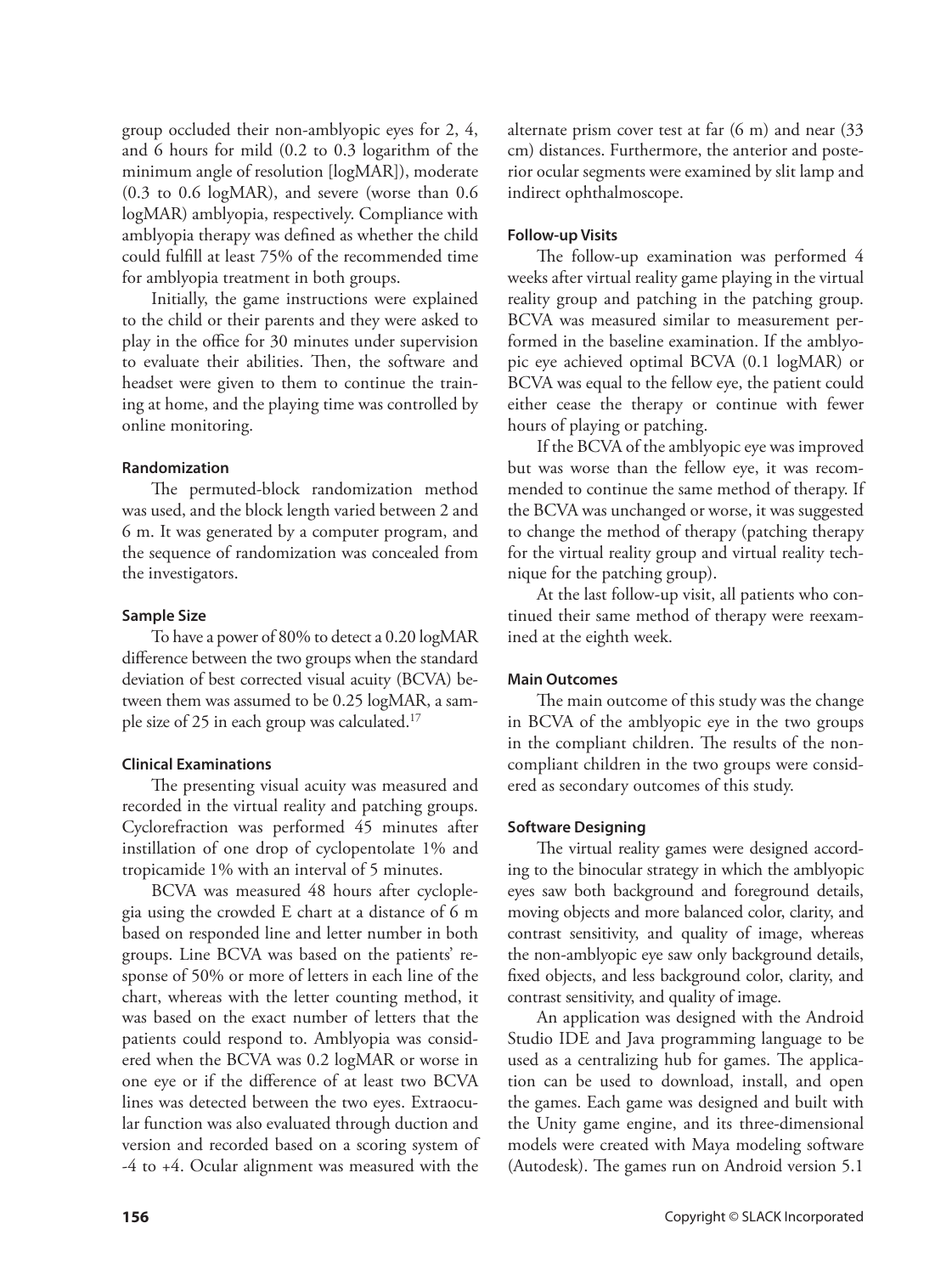| <b>Parameters</b>                                          | <b>Total</b>                                   | <b>Virtual Reality</b><br>$(n = 25)$           | Patching<br>$(n = 25)$                         | P                 |
|------------------------------------------------------------|------------------------------------------------|------------------------------------------------|------------------------------------------------|-------------------|
| Sex, no. (%)                                               |                                                |                                                |                                                | .57 <sup>a</sup>  |
| Male                                                       | 25(50.0)                                       | 14(56.0)                                       | 11(44.0)                                       |                   |
| Female                                                     | 25(50.0)                                       | 11(44.0)                                       | 14(56.0)                                       |                   |
| Age $(y)$ , mean $\pm$ SD, median (range)                  | $7.1 \pm 1.8$<br>7 (4 to 11)                   | $6.7 \pm 1.9$<br>7 (4 to 10)                   | $7.6 \pm 1.7$<br>7 (5 to 11)                   | .08 <sup>b</sup>  |
| Sphere (D), mean $\pm$ SD, median (range)                  | $3.52 \pm 2.42$<br>3.25 (-4.00 to 8.00)        | $3.60 \pm 1.81$<br>3.00 (0.00 to 7.00)         | $3.44 \pm 2.94$<br>3.50 (-4.00 to 8.00)        | .81 <sup>b</sup>  |
| Cylinder (D), mean $\pm$ SD, median (range)                | $-1.52 \pm 1.13$<br>$-1.50$ ( $-4.00$ to 0.00) | $-1.59 \pm 1.23$<br>$-1.50$ ( $-4.00$ to 0.00) | $-1.44 \pm 1.03$<br>$-1.50$ ( $-4.00$ to 0.00) | .64 <sup>b</sup>  |
| Amblyopic eye SE (D), mean $\pm$ SD, median<br>(range)     | $2.77 \pm 2.61$<br>2.88 (-6.00 to 7.00)        | $2.84 \pm 1.85$<br>2.75 (-2.00 to 6.50)        | $2.71 \pm 3.23$<br>3.00 (-6.00 to 7.00)        | .86 <sup>b</sup>  |
| Non-amblyopic eye SE (D), mean $\pm$ SD,<br>median (range) | $2.04 \pm 2.36$<br>1.75 (-2.75 to 8.00)        | $2.00 \pm 2.13$<br>2.00 (-2.75 to 6.25)        | $2.07 \pm 2.59$<br>3 (-6.00 to 7.00)           | .934 <sup>b</sup> |
| Anisometropia (SE difference ≥ 1.00 D), no. (%)            |                                                |                                                |                                                | .52 <sup>a</sup>  |
| <b>No</b>                                                  | 37 (75.5)                                      | 20(80.0)                                       | 17 (70.8)                                      |                   |
| Yes                                                        | 12(24.5)                                       | 5(20.0)                                        | 7(29.2)                                        |                   |
| Strabismus (deviation < 10 PD), no. $(\%)$                 |                                                |                                                |                                                | .87 <sup>a</sup>  |
| Orthophoria                                                | 32(64.0)                                       | 17(68.0)                                       | 15(60.0)                                       |                   |
| Exophoria                                                  | 2(4.0)                                         | 1(4.0)                                         | 1(4.0)                                         |                   |
| Esophoria                                                  | 16(32.0)                                       | 7(28.0)                                        | 9(36.0)                                        |                   |

(Google) or higher without any need to use a thirdparty software, so it is easy to install on any smartphone with the aforementioned requirements.

#### **Statistical Analysis**

To assess the normal distribution of data, the Kolmogorov-Smirnov test and Q-Q plot were used. The data were presented as mean, standard deviation, median and range, frequency, and percent. Baseline characteristics of the participants were compared with the *t* test, Mann-Whitney test, chi-square test, and Fisher's exact test. To assess the improvement within the groups, the linear mixed model was used, and multiple comparisons were considered by the Bonferroni method. The differences between the groups were evaluated by analysis of covariance and adjusted for the baseline values. All statistical analysis was performed with SPSS Statistics for Windows software (version 22.0; IBM Corporation). A *P* value less than .05 was considered statistically significant.

#### **RESULTS**

The epidemiologic characteristics of children in the virtual reality and patching groups were not different based on age, sex, spherical equivalent (SE), and anisometropia (SE difference  $\geq 1.00$  diopters [D]) (**Table 1**). Ocular alignment was orthophoria in most patients (64%), 28% of patients were esophoric (< 8 PD), and 4% of patients were exophoric (< 8 PD). Two patients were twins.

BCVA before and after treatment is presented in **Table 2**. Although the mean BCVA improved significantly in both groups ( $P = .0001$ ), the difference between the two groups was not significant. The difference in BCVA was significant before  $(P =$ .02) and after  $(P = .04)$  amblyopia therapy between the virtual reality and patching groups. After baseline adjustment, the virtual reality group was 10% better, which was not significant. There was no significant change in BCVA in the non-amblyopic eyes within each group or between the two groups.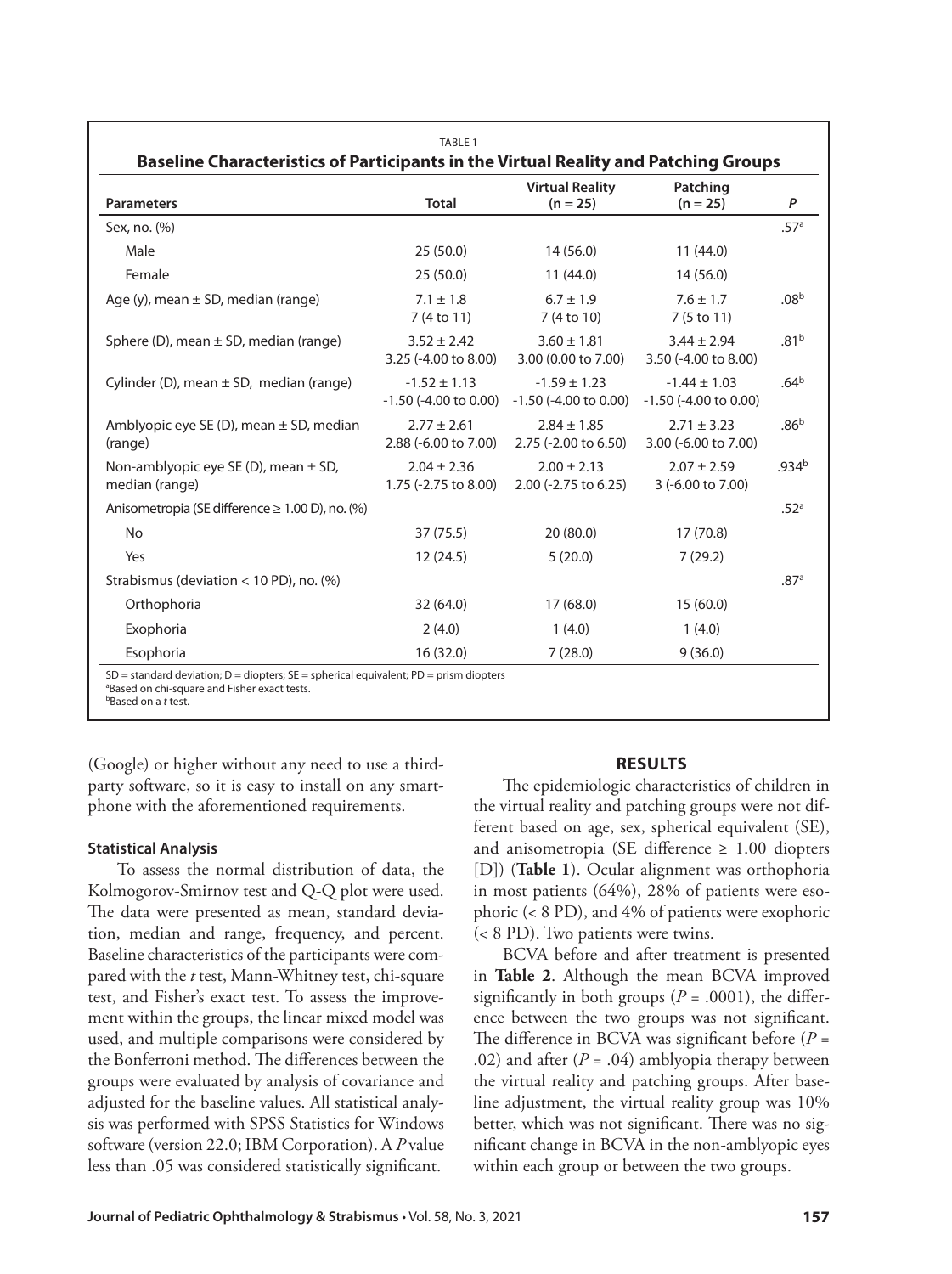| Parameter                | <b>Virtual Reality</b><br>$(Mean \pm SD)$ | <b>Virtual Reality</b><br>(Median [Range]) | Patching<br>(Mean $\pm$ SD) | Patching<br>(Median [Range]) | pa    |
|--------------------------|-------------------------------------------|--------------------------------------------|-----------------------------|------------------------------|-------|
| Amblyopic eye            |                                           |                                            |                             |                              |       |
| <b>BCVA (logMAR)</b>     |                                           |                                            |                             |                              |       |
| <b>Before</b>            | $0.300 \pm 0.027$                         | 0.25(0.2 to 0.6)                           | $0.404 \pm 0.033$           | $0.4$ (0.2 to 0.7)           | .020  |
| After                    | $0.229 \pm 0.030$                         | 0.20(0.1 to 0.6)                           | $0.320 \pm 0.032$           | 0.30(0.1 to 0.7)             | .046  |
| Change                   | $-0.070 \pm 0.015$                        | $-0.10$ $(-0.2$ to 0)                      | $-0.084 \pm 0.014$          | $-0.10$ $(-0.2$ to 0)        | .525  |
| $P^{\rm b}$ within group |                                           | .0001                                      |                             | .0001                        |       |
| <b>BCVA</b> (letters)    |                                           |                                            |                             |                              |       |
| <b>Before</b>            | $29.28 \pm 1.87$                          | 30 (19 to 45)                              | $36.13 \pm 1.65$            | 42 (19 to 45)                | .0001 |
| After                    | $34.64 \pm 1.70$                          | 36 (17 to 46)                              | $36.67 \pm 1.72$            | 42 (21 to 48)                | .021  |
| Change                   | $5.36 \pm 0.68$                           | 5 (0 to 14)                                | $3.54 \pm 0.89$             | 3.5 (-4 to 12)               | .009  |
| $Pb$ within group        |                                           | .0001                                      |                             | .001                         |       |
| Non-amblyopic eye        |                                           |                                            |                             |                              |       |
| <b>BCVA (logMAR)</b>     |                                           |                                            |                             |                              |       |
| <b>Before</b>            | $0.146 \pm 0.02$                          | 0.10(0.1 to 0.4)                           | $0.168 \pm 0.02$            | 0.10(0.1 to 0.5)             | .045  |
| After                    | $0.162 \pm 0.018$                         | 0.10(0.1 to 0.4)                           | $0.152 \pm 0.02$            | 0.10(0.1 to 0.4)             | .670  |
| Change                   | $0.071 \pm 0.020$                         | $0(-0.2 \text{ to } 0.3)$                  | $-0.016 \pm 0.03$           | $0$ (-0.3 to 0.4)            | .393  |
| $P^{\rm b}$ within group |                                           | .491                                       |                             | .590                         |       |
| <b>BCVA</b> (letters)    |                                           |                                            |                             |                              |       |
| <b>Before</b>            | $46.4 \pm 0.95$                           | 48 (30 to 48)                              | $43.56 \pm 130$             | 48 (24 to 43)                | .133  |
| After                    | $45.7 \pm 1.09$                           | 48 (29 to 48)                              | $44.44 \pm 1.25$            | 48 (23 to 48)                | .449  |
| Change                   | $-0.34 \pm 0.31$                          | $0$ (-7 to 2)                              | $0.88 \pm 0.89$             | 0 (-13 to 10)                | .208  |
| $Pb$ within group        |                                           | .295                                       | .332                        |                              |       |

a Based on a *t* test. bBased on a paired *t* test.

**Figures 2-3** show the BCVA of both eyes before and after the amblyopia therapy and at the final follow-up visit in the two groups. BCVA improved during therapy and was stable up to their final visits in both groups. BCVA based on letters before and after treatment is shown in **Table 2**. BCVA improved in both groups (virtual reality:  $P = .0001$ , patching:  $P = .001$ ), whereas the change in BCVA in the virtual reality group was higher than in the patching group  $(P = .009)$ .

Among the non-compliant patients, the mean BCVA based on the responded line was  $0.06 \pm 0.04$ logMAR (median: 0.05 logMAR; range: 0.00 to 0.10 logMAR) and  $0.07 \pm 0.03$  logMAR (median: 0.05 logMAR; range: 0.05 to 0.10 logMAR) before and after amblyopia therapy, respectively (*P* = .621),

and the corresponding values based on the responded letters were 39.8 ± 5.45 (median: 41; range: 33 to 47) and 39 ± 5.65 (median: 42; range: 32 to 45), respectively  $(P = .76)$ .

In the virtual reality group, 2 children (8%) achieved complete recovery (BCVA = 0.1 logMAR) and their therapy was discontinued. Nineteen children (76%) continued their therapy by game playing and 4 children (16%) switched to patching therapy. These results were 2 (8%), 18 (72%), and 5 (20%) patients in the patching group, respectively. All patients were encouraged to continue their follow-up visits.

In the current study, all patients were observed an average of  $50.71 \pm 19.09$  days (median: 45 days; range: 30 to 90 days).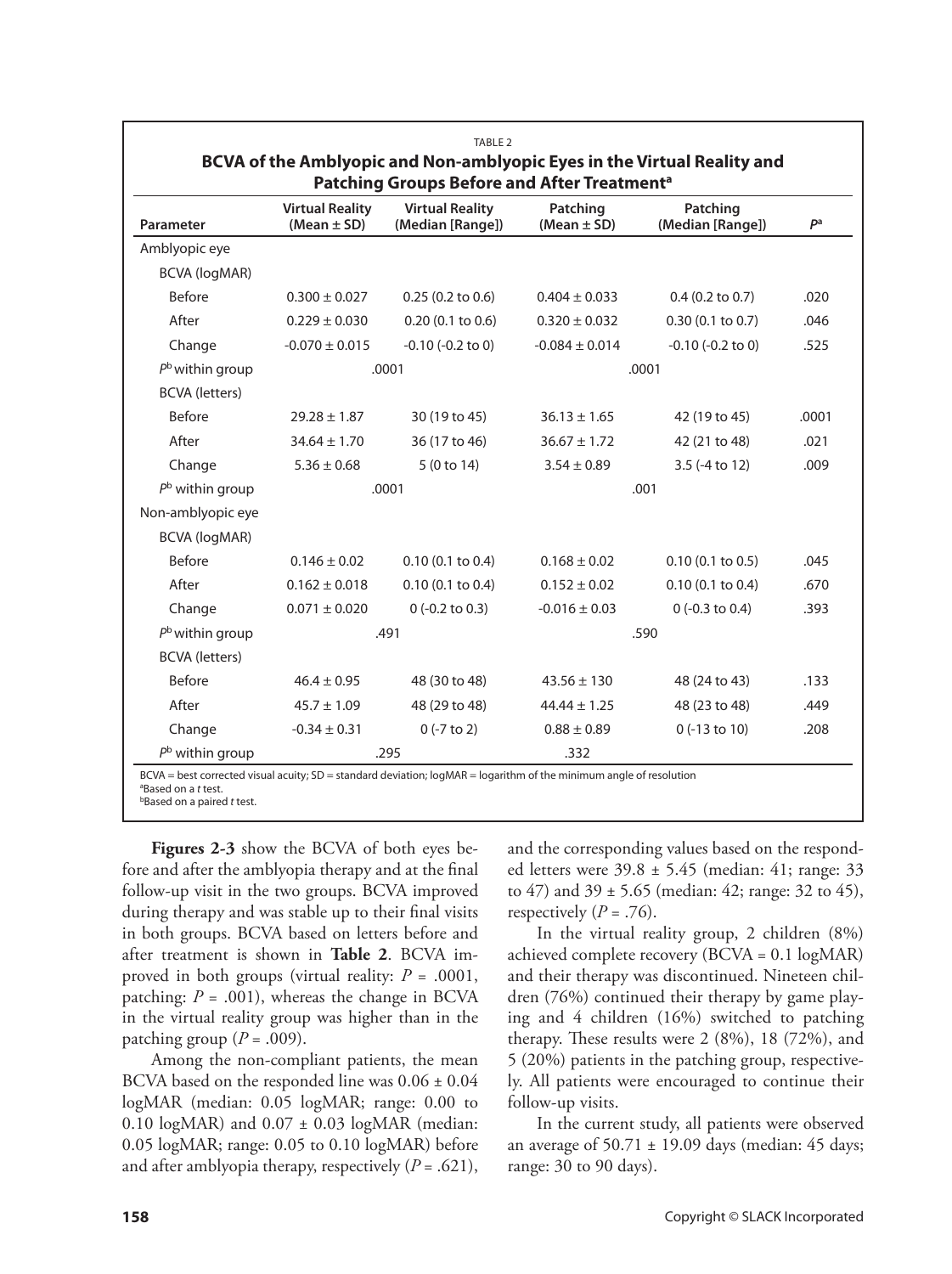

**Figure 2.** The mean best corrected visual acuity (BCVA) in logarithm of the minimum angle of resolution (logMAR) units of the virtual reality and patching groups at different followup visits.

Figure 3. The mean best corrected visual acuity (BCVA) in Early Treatment Diabetic Retinopathy Study (ETDRS) letter of the virtual reality and patching groups at different follow-up visits.

# **Compliance**

In this study, 4 children (16%) in the virtual reality group did not continue the study due to the lack of tolerance to the virtual reality headset or incomplete use of it, and 1 child in the patching group developed esotropia after patching. The four children were excluded from the study. Three other children were non-compliant with patching (16%). All children included in the current study completed more than 75% of their prescribed amblyopia treatment.

#### **DISCUSSION**

This randomized clinical trial was performed in children with unilateral functional amblyopia who were between 4 and 10 years old, to compare the visual outcome of virtual reality game playing with standard patch therapy.

Although the linear BCVA improvement was significant within each group (*P* < .0001 in both groups), there was no difference between these groups in terms of visual change of amblyopic eyes. BCVA by letter counting showed that it improved more in the virtual reality group than the patching group  $(P = .002)$ .

The authors did not find any study that used letter counting. The current study is possibly is the first one in this regard.

The study of Rajavi et al<sup>9</sup> of 50 children that was based on I-BiT game playing through red/green glasses plus patching in the virtual reality group and only patching in the control group for 1 month reported more visual improvement in the virtual reality group ( $P < .001$ ), even with short-term therapy. The study had the limitation of no sham games in the patching group. Another study by Rajavi et al<sup>8</sup> of 40 children that was based on I-BiT game playing in the virtual reality group and patching in the control group found no difference between the two groups, which is the same result as the current study with virtual reality game playing and patching.

There are few randomized clinical trial studies on children in the literature that compare I-BiT or virtual reality game play with patching.